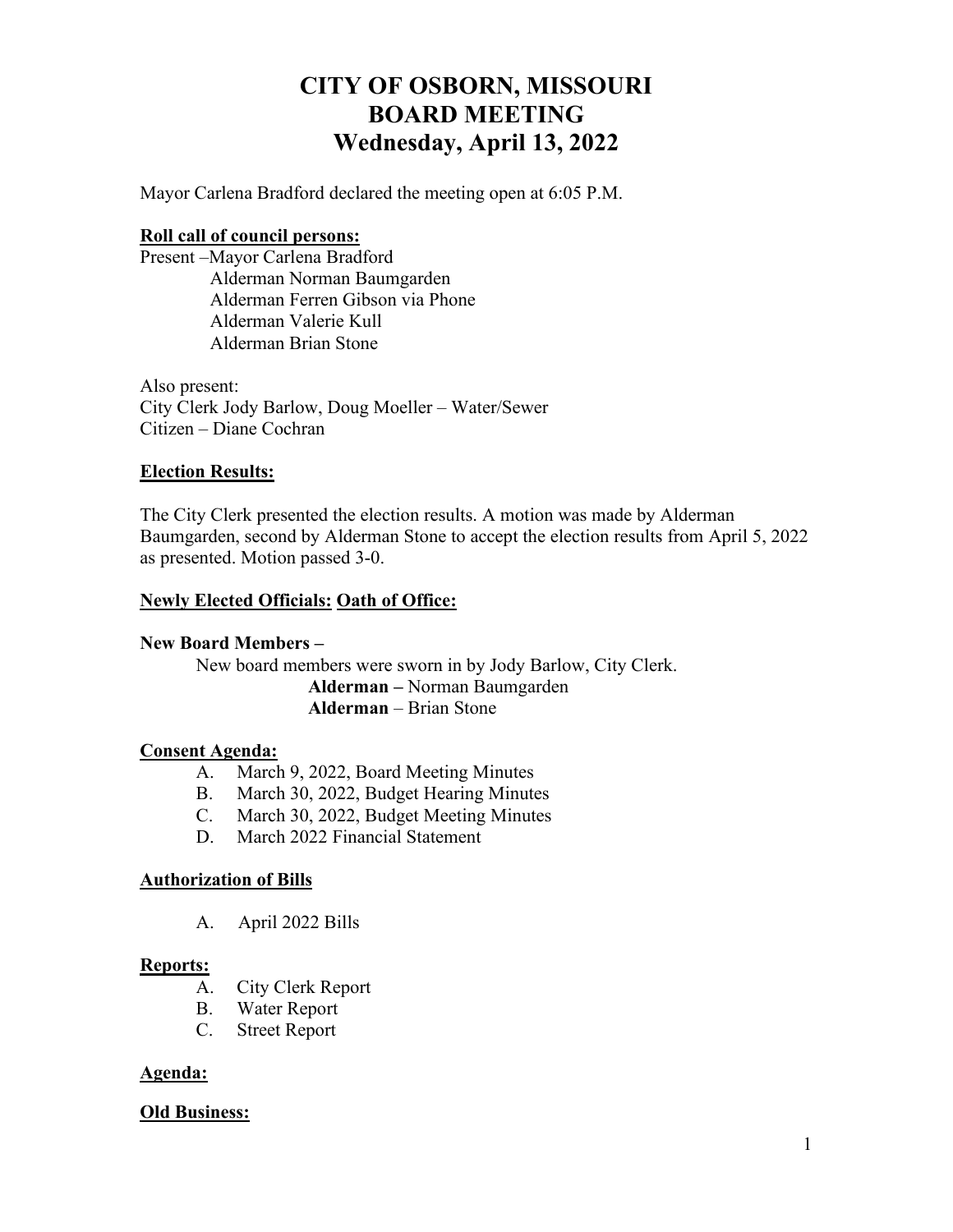- A. Road Grader
- B. Tiny Houses

## **New Business:**

A. City Park – Playground Equipment

Alderman Kull moved it, second by Alderman Stone to accept & approve the agenda for tonight's meeting. Motion passed 3-0.

## **Consent Agenda:**

Alderman Stone made a motion, second by Alderman Baumgarden to approve the consent agenda. Motion passed 3 - 0.

# **Bills:**

A list of bills was presented for approval and payment for April 2022. Alderman Stone moved it, second by Alderman Kull to approve the list of bills for April 2022 as presented. Motion passed 3-0.

## **Public Comment:**

Diane Cochran was present to see if she could put a 40'x70' single wide trailer on her property. She was given a copy of the City's trailer ordinance.

# **Clerk Report:**

The Clerk informed the Board that the water district needs to know if the city is going to move forward with purchasing the City's water from them. The overall cost to complete the upgrades at the master meter is estimated at \$27,000.00. Alderman Stone made a motion, second by Alderman Kull to proceed with purchasing water from the water district. Motion passed. 4-0.

# **Water Report:**

Water Loss – 16.8%

#### **Street Report:**

Doug reported that he has put rock on Harriet St and Wells St. The township has rocked all of Georgie St. They will finish grading and rolling it this week and will do Platte next week.

# **Old Business:**

# **Road Grader:**

Alderman Gibson has looked at the road grader and talked with Jerry Bestgen about the condition. The road grader starts and moves. He thinks the city should fix as needed and use it. There is no reason not to be using the grader. Doug mentioned that he got it out